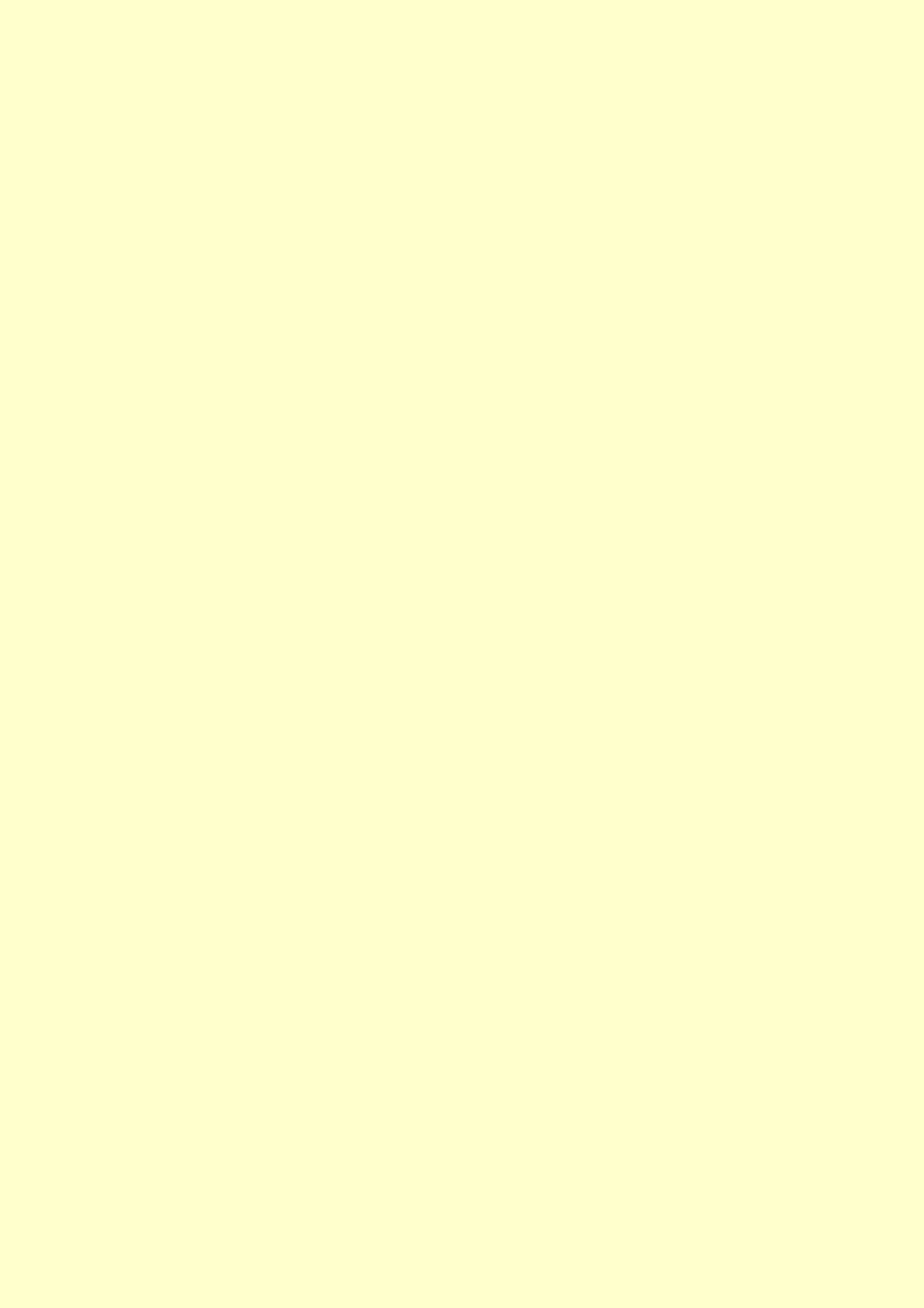## **CHAPTER-I**

#### **INTRODUCTION**

#### **1.1 About this Report**

This Report of the Comptroller and Auditor General of India (C&AG) relates to matters arising from compliance audit of government departments, autonomous bodies and public sector undertakings of the Government of Maharashtra (GoM) falling under various clusters under the jurisdiction of Principal Accountant General (Audit)-I, Maharashtra, Mumbai. The cluster wise list of departments, autonomous bodies and public sector undertakings audited by this office is shown in **Table 1.1**. The details are given in **Appendix 1.1.** 

**Table 1.1: Cluster wise list of departments, autonomous bodies and public sector undertakings audited by this office** 

| Name of the cluster                                     | Number of<br>departments | Number of<br>autonomous bodies | Number of public sector<br>undertakings |  |
|---------------------------------------------------------|--------------------------|--------------------------------|-----------------------------------------|--|
| Health & Welfare                                        | 07                       | 03                             | 14                                      |  |
| Education,<br>Skill<br>Development<br>and<br>Employment | 05                       | 01                             | 03                                      |  |
| <b>Rural Development</b>                                | 01                       |                                | 01                                      |  |
| Agriculture, Food $\&$<br><b>Allied Industries</b>      | 03                       |                                | 07                                      |  |
| <b>Water Resources</b>                                  | 02                       | 07                             | 03                                      |  |
| <b>Urban Development</b>                                | 02                       | 0 <sub>5</sub>                 | 0 <sub>5</sub>                          |  |
| Culture & Tourism                                       | 01                       |                                | 04                                      |  |
| General<br>Administration                               | 03                       | 01                             | 01                                      |  |
| <b>Total</b>                                            | 24                       | 17                             | 38                                      |  |

Compliance audit refers to examination of the expenditure and revenue of the audited entities to ascertain whether the provisions of the Constitution of India, applicable laws, rules, regulations and various orders and instructions issued by the competent authorities are being complied with.

The primary purpose of this report is to bring important results of audit to the notice of the State Legislature. Auditing Standards require that the materiality level for reporting should be commensurate with the nature, volume and magnitude of transactions. The findings of audit are expected to enable the executive to take corrective actions and also to frame policies and directives that will lead to improved operational efficiency and financial management of the organisations, thus contributing to better governance.

This chapter explains the authority for audit, organisation structure, planning and extent of audit and responsiveness of Government to audit. Chapter II contains observations emanating from compliance audit in government departments, autonomous bodies and public sector undertakings.

Apart from compliance audit report, performance audit reports are prepared separately.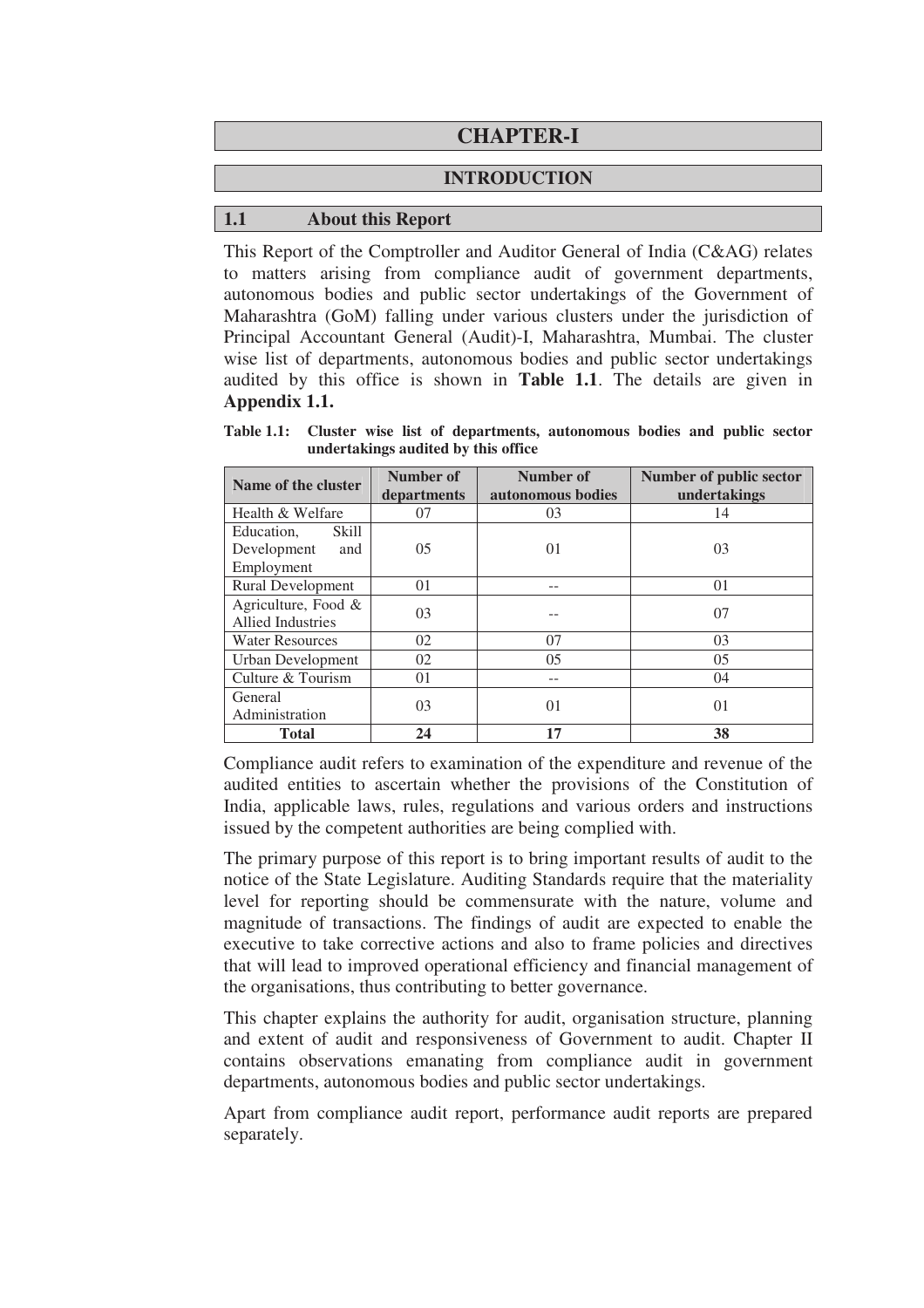## **1.2 Audited Entity Profile**

The departments in the State at the Secretariat level are headed by Additional Chief Secretaries/Principal Secretaries/Secretaries and assisted by Directors/ Commissioners and subordinate officers.

A summary of the State Government's fiscal transactions during 2019-20 and 2020-21 *vis-à-vis* the previous year is given in **Table 1.2**.

|                |                                                           | $(\bar{\tau}$ in crore) |                                      |  |                                            |                                                     |              |         |
|----------------|-----------------------------------------------------------|-------------------------|--------------------------------------|--|--------------------------------------------|-----------------------------------------------------|--------------|---------|
| 2018-19        | <b>Receipts</b>                                           | 2019-20                 | 2020-21                              |  | 2018-19<br>2019-20<br><b>Disbursements</b> |                                                     |              | 2020-21 |
| <b>Total</b>   |                                                           |                         |                                      |  | <b>Section-A: Revenue</b>                  |                                                     | <b>Total</b> |         |
| 278996         | <b>Revenue receipts</b>                                   | 283190                  | 269468                               |  | 267022                                     | <b>Revenue</b><br>expenditure                       | 300305       | 310610  |
| 187436         | Tax revenue                                               | 188948                  | 164255                               |  | 84765                                      | General services                                    | 100050       | 103854  |
| 15844          | Non-tax revenue                                           | 14297                   | 15976*                               |  | 109391                                     | Social services                                     | 122947       | 122024* |
| 42054          | Share of Union<br>Taxes/Duties                            | 36220                   | 36504                                |  | 52759                                      | Economic<br>services                                | 56044*       | 64336   |
| 33662          | from<br>Grants<br>of<br>Government<br>India               | 43725                   | 52733                                |  | 20107                                      | Grants-in-aid and<br>Contributions                  | 21264        | 20396   |
|                |                                                           |                         | <b>Section B: Capital and Others</b> |  |                                            |                                                     |              |         |
| $\overline{0}$ | Miscellaneous<br><b>Capital Receipts</b>                  | $\theta$                | $\Omega$                             |  | 35049                                      | Capital Outlay                                      | 36416        | 29687   |
| 1604           | $\overline{of}$<br>Recoveries<br>Loans<br>and<br>Advances | 1615                    | 1612                                 |  | 1545                                       | Loans<br>and<br>Advances<br>disbursed               | 1970         | 2342    |
| 26025          | Public<br>debt<br>receipts <sup>@</sup>                   | 55396                   | 87357                                |  | 25116#                                     | Repayment<br>$\sigma$ f<br>Public Debt <sup>@</sup> | 22868        | 26427   |
| 1528           | Appropriation<br>from Contingency<br>fund                 | 7350                    | 11500                                |  | 3528                                       | Appropriation<br>to<br>Contingency fund             | 15350        | 1500    |
| 3528           | Contingency Fund                                          | 15350                   | 10500                                |  | 1528                                       | Contingency Fund                                    | 16350        | 11500   |
| 90665          | Public<br>Account<br>Receipts                             | 119634                  | 88531                                |  | 89758                                      | Public<br>Account<br>Disbursements                  | 100329       | 74787#  |
|                | Cash<br>Opening                                           |                         |                                      |  |                                            | Closing<br>Cash                                     |              |         |
|                | Balance                                                   |                         |                                      |  |                                            | <b>Balance</b>                                      |              |         |
| 33971          | Sinking Fund<br>a)                                        | 34488                   | 41427                                |  | 34488                                      | Sinking Fund<br>a)                                  | 41427        | 45738   |
| 54498          | Cash balance<br>$\mathbf{b}$                              | 32781                   | 15055\$                              |  | 32781                                      | Cash balance<br>14789<br>b)                         |              | 22859   |
| 490815         | <b>Total</b>                                              | 549804                  | 525450                               |  | 490815                                     | <b>Total</b>                                        | 549804       | 525450  |

|  |  |  | Table 1.2: Summary of fiscal operations during 2019-20 and 2020-21 |  |
|--|--|--|--------------------------------------------------------------------|--|
|  |  |  |                                                                    |  |

Excluding net transaction under ways and means advances ( $\bar{\tau}$  1,757.61 crore) and overdraft: (nil) (2019-20) Excluding net transaction under ways and means advances and overdraft (receipt and disbursement ₹ 31,159 crore) (2020-21)

**#**Lower Rounding

\*Higher Rounding

**\$** Differs by ₹ 266.57 crore adjusted proforma due to rectification of misclassification Source: Finance Accounts of respective years

#### **1.3 Authority for Audit**

The authority for audit by the C&AG is derived from Articles 149 and 151 of the Constitution of India and the Comptroller and Auditor General's (Duties, Powers and Conditions of Service) Act, 1971 (DPC Act). The C&AG conducts audit of expenditure and revenue of the departments, autonomous bodies and public sector undertakings of the GoM under the provisions of the DPC Act and Regulations on Audit and Accounts, 2020 issued by the C&AG.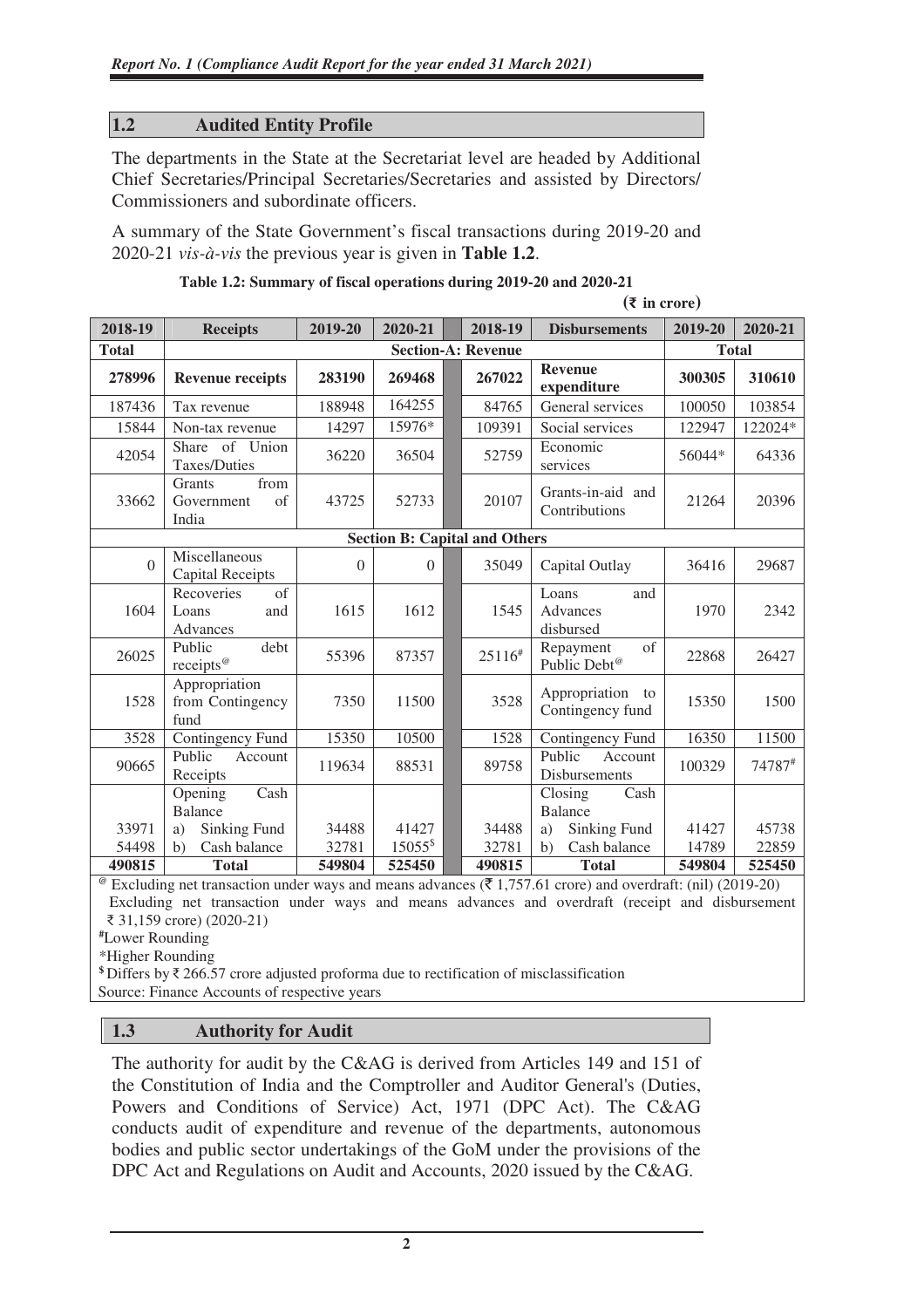## **1.4 Organisational structure of the offices of the Principal Accountant General (Audit)-I, Maharashtra, Mumbai and the Accountant General (Audit)-II, Maharashtra, Nagpur**

Under the directions of the C&AG, the offices of the Principal Accountant General (Audit)-I, Maharashtra, Mumbai and the Accountant General (Audit)-II, Maharashtra, Nagpur conduct the audit of various Government departments & offices, autonomous bodies and public sector undertakings (audited entities) falling under them. While eight clusters fall under the jurisdiction of the Principal Accountant General (Audit) I, Maharashtra, Mumbai, the remaining eight clusters are under the jurisdiction of the Accountant General (Audit) II, Maharashtra, Nagpur as shown in **Table 1.3**.

| Sr.<br>No.     | Clusters falling under the jurisdiction of<br>Principal Accountant General (Audit) I,<br>Maharashtra, Mumbai | <b>Clusters falling under the jurisdiction</b><br>of Accountant General (Audit) II,<br>Maharashtra, Nagpur |  |
|----------------|--------------------------------------------------------------------------------------------------------------|------------------------------------------------------------------------------------------------------------|--|
| $\overline{1}$ | Health & Welfare                                                                                             | <b>Energy and Power</b>                                                                                    |  |
| $\overline{2}$ | Development<br>Education, Skill<br>and                                                                       | <b>Industry and Commerce</b>                                                                               |  |
|                | Employment                                                                                                   |                                                                                                            |  |
| 3              | <b>Rural Development</b>                                                                                     | <b>Transport</b>                                                                                           |  |
| $\overline{4}$ | Agriculture, Food & Allied Industries                                                                        | Environment, Science and Technology                                                                        |  |
| 5              | <b>Water Resources</b>                                                                                       | <b>Public Works</b>                                                                                        |  |
| 6              | Urban Development                                                                                            | Finance                                                                                                    |  |
| $\tau$         | Culture and Tourism                                                                                          | IT and Communication                                                                                       |  |
| 8              | General Administration                                                                                       | Law and Order                                                                                              |  |

**Table 1.3: Details of clusters** 

# **1.5 Planning and conduct of Audit**

The audit process starts with the assessment of risk faced by audited entities based on expenditure incurred and revenue generated, criticality and complexity of activities, the levels of delegated financial powers and assessment of overall internal controls and concerns of stakeholders. Previous audit findings are also considered in this exercise. The frequency and extent of audit are decided, based on this risk assessment. During 2019-20 and 2020-21, 42,168 party-days were used to carry out audit of 847 units. The audit plan covered those units/entities which were vulnerable to significant risks as perceived by Audit.

After completion of audit of each unit, Inspection Reports (IRs) containing audit findings are issued to the Heads of the offices inspected. The Heads of offices inspected are requested to furnish replies to the audit findings within one month of receipt of the IRs. Whenever replies are received, audit findings are either settled or further action for compliance is advised. The important audit observations arising out of these IRs are processed for inclusion in the Audit Reports which are submitted to the Governor under Article 151 (2) of the Constitution of India.

# **1.6 Responsiveness of Government to Audit**

# **1.6.1 Inspection Reports Outstanding**

Periodical inspections of government departments, autonomous bodies and public sector undertakings are conducted to test-check their transactions and verify the maintenance of important accounting and other records as per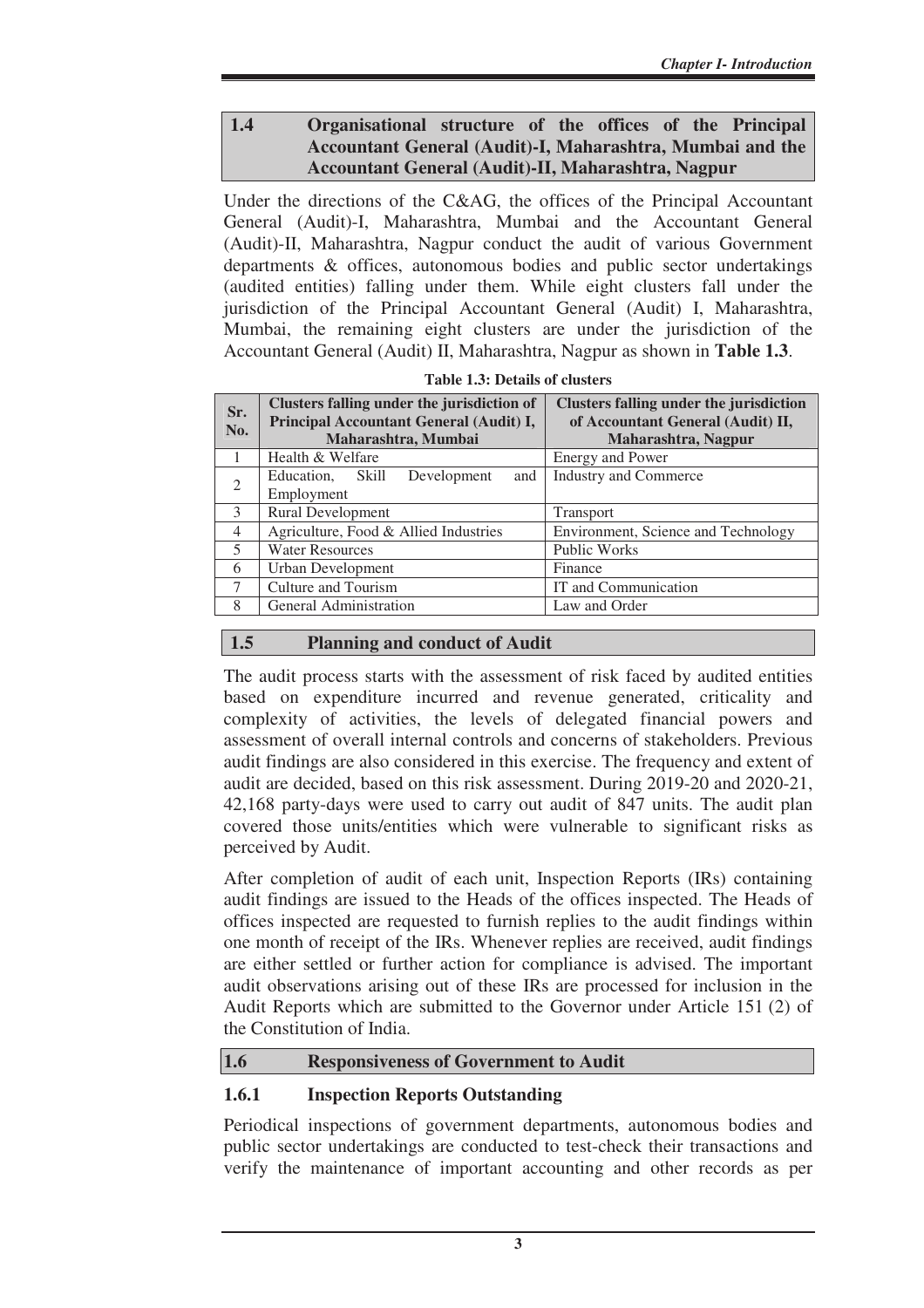prescribed rules and procedures. These inspections are followed up with IRs which are issued to the Heads of the Offices inspected, with copies to the next higher authorities. Half-yearly reports of pending IRs are sent to the secretaries of the concerned departments to facilitate monitoring of action taken on the audit observations included in the IRs.

As of September 2021, 3,966 IRs (14,212 paragraphs) were outstanding for settlement. Year-wise details of IRs and paragraphs are shown in **Appendix 1.2.** It was noticed that 2,744 IRs containing 7,111 paragraphs are outstanding for more than five years. This indicated that timely and effective steps are not being taken to settle outstanding audit issues.

# **1.6.2 Departmental Audit Committee**

The Finance Department, GoM instructed (December 1985) all the administrative departments to constitute Audit Committee, to review outstanding IRs and paragraphs and to take prompt action for its settlement. The Audit Committees are chaired by the Joint Secretary of the administrative department with Joint Director, Accounts and Treasuries as member and Deputy Director of Accounts and Treasuries as the convener. A representative from the audit office not below the rank of Deputy Accountant General assists the Audit Committees. The Audit Committee Meetings (ACMs) are required to be held at least once in every quarter.

During 2019-20 and 2020-21, four ACMs were conducted as indicated in **Table 1.4.**

| Sr.<br>No. | <b>Name of the Administrative</b><br><b>Department</b> | No. of ACMs<br>held | No. of IRs<br>settled | <b>No. of Paras</b><br>settled |
|------------|--------------------------------------------------------|---------------------|-----------------------|--------------------------------|
|            | <b>Public Works</b>                                    |                     | 29                    | 93                             |
|            | <b>Tribal Development</b>                              |                     |                       | 25                             |
|            | <b>Water Resources</b>                                 |                     |                       | 38                             |
|            | Revenue and Forest                                     |                     |                       | 136                            |
| Total      |                                                        |                     |                       | 292                            |

**Table 1.4: ACMs conducted during 2019-20 to 2020-21**

As seen from **Table 1.4,** very few Audit Committee meetings were convened by the department, despite the pendency of large number of inspection report paragraphs. Further, out of 24 administrative departments under the audit jurisdiction of Principal Accountant General (Audit)-I, Maharashtra, Mumbai, ACMs of only four administrative departments were conducted during 2019-20 and 2020-21.

# **1.6.3 Response of Departments to Draft Paragraphs**

Twelve draft paragraphs (including two theme-based audit) were forwarded demi-officially to the Additional Chief Secretaries/Principal Secretaries/ Secretaries of the concerned departments between August 2021 and November 2021 with a request to send the responses within four weeks. The Government reply was received for two theme-based audit and nine draft paragraphs, while no reply was received in respect of one draft paragraph featured in the Report.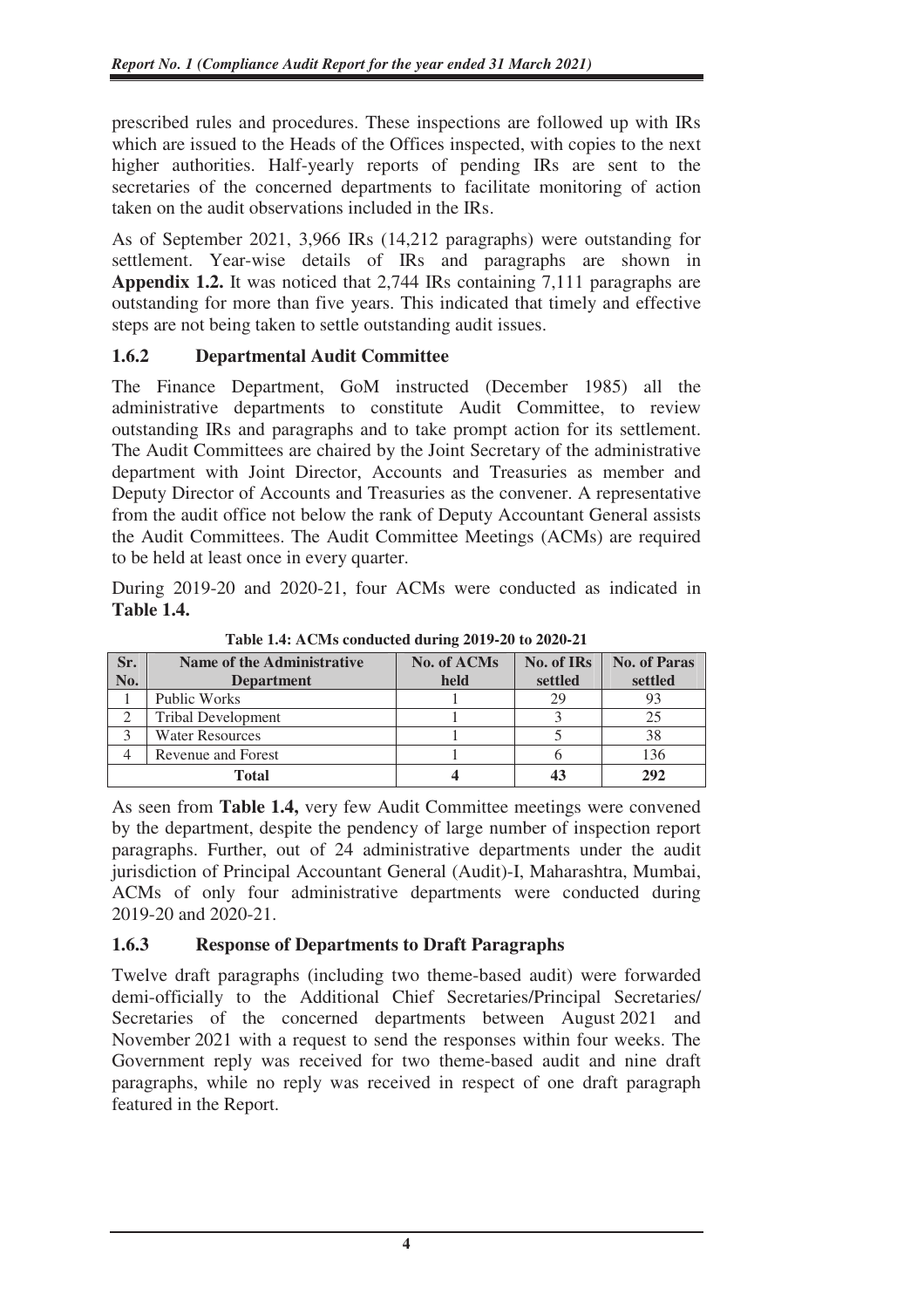## **1.6.4 Follow-up on Audit Reports**

According to instructions issued by the Finance Department, GoM in January 2001, administrative departments were required to furnish Explanatory Memoranda (EMs) duly verified by Audit to the Maharashtra Legislature Secretariat in respect of paragraphs included in the Audit Reports of C&AG of India, within three months of presenting the Audit Reports to the State Legislature. The administrative departments, however, did not comply fully with these instructions. The status of outstanding EMs from 2012-13 to 2018-19 is indicated in **Table 1.5**. Department-wise details are shown in **Appendix 1.3.** 

| <b>Audit</b>                                                                   | Date of tabling the   | <b>Number of Paragraphs</b> | Number of           | <b>Balance</b> |  |  |  |  |
|--------------------------------------------------------------------------------|-----------------------|-----------------------------|---------------------|----------------|--|--|--|--|
| <b>Report</b>                                                                  | <b>Report</b>         | and Reviews                 | <b>EMs</b> received |                |  |  |  |  |
| 2012-13                                                                        | 14 June 2014 (GSS)    | 11                          | 09                  | $\overline{2}$ |  |  |  |  |
|                                                                                | 24 December 2014 (ES) | 08                          | 05                  | 3              |  |  |  |  |
|                                                                                | 14 June 2014 (RS)     | 07                          | 05                  | $\overline{2}$ |  |  |  |  |
| 2013-14                                                                        | 10 April 2015 (ES)    | 05                          | 04                  | 1              |  |  |  |  |
|                                                                                | 10 April 2015 (RS)    | 05                          | 04                  | $1*$           |  |  |  |  |
| 2014-15                                                                        | 13 April 2016 (RS)    | 05                          | 04                  | 1              |  |  |  |  |
| 2015-16                                                                        | 11 August 2017 (GSS)  | 09                          | 08                  | 1              |  |  |  |  |
| 2016-17                                                                        | 28 March 2018 (GSS)   | 18                          | 17                  | 1              |  |  |  |  |
|                                                                                | 20 July 2018 (RS)     | 04                          | 02                  | $\overline{2}$ |  |  |  |  |
| 2017-18                                                                        | 02 July 2019 (GSS)    | 13                          | 12                  | 1              |  |  |  |  |
|                                                                                | 02 July 2019 (ES)     | 12                          | 11                  | 1              |  |  |  |  |
|                                                                                | 04 March 2020 (RS)    | 04                          | 02                  | $\overline{2}$ |  |  |  |  |
|                                                                                | 04 March 2020 (PSUs)  | 09                          | 05                  | $\overline{4}$ |  |  |  |  |
| 2018-19                                                                        | 08 September 2020     | 12                          | 09                  | 3              |  |  |  |  |
|                                                                                | (GSS&PSUs)            | 01                          | $00\,$              | 1              |  |  |  |  |
|                                                                                | 08 September 2020     | 07                          | 04                  | 3              |  |  |  |  |
|                                                                                | (ES&RS)               | 05                          | 03                  | $\overline{2}$ |  |  |  |  |
| <b>Total</b>                                                                   |                       | 135                         | 104                 | 31             |  |  |  |  |
| GSS: - General and Social Sector; ES: - Economic Sector; RS: - Revenue Sector; |                       |                             |                     |                |  |  |  |  |

**Table 1.5: Status of outstanding EMs during 2012-13 to 2018-19** 

**PSUs:- Public Sector Undertakings** 

\*EM was not received but the para has been discussed in PAC

As seen from **Table 1.5**, out of 135 paragraphs and reviews included in Audit Reports, 31 EMs were outstanding for a period ranging between three months and 78 months.

The Public Accounts Committee (PAC) and the Committee on Public Undertakings (COPU) lay down in each case, the period within which Action Taken Notes (ATNs) on its recommendations should be sent by the Departments, with a view to ensuring accountability of the Executive in respect of all the issues dealt with in the Audit Reports.

The PAC and COPU discussed 144 paragraphs pertaining to the Audit Reports for the years from 2010-11 to 2016-17 and gave 944 recommendations of which, ATNs were pending on 557 recommendations, as indicated in **Table 1.6.**